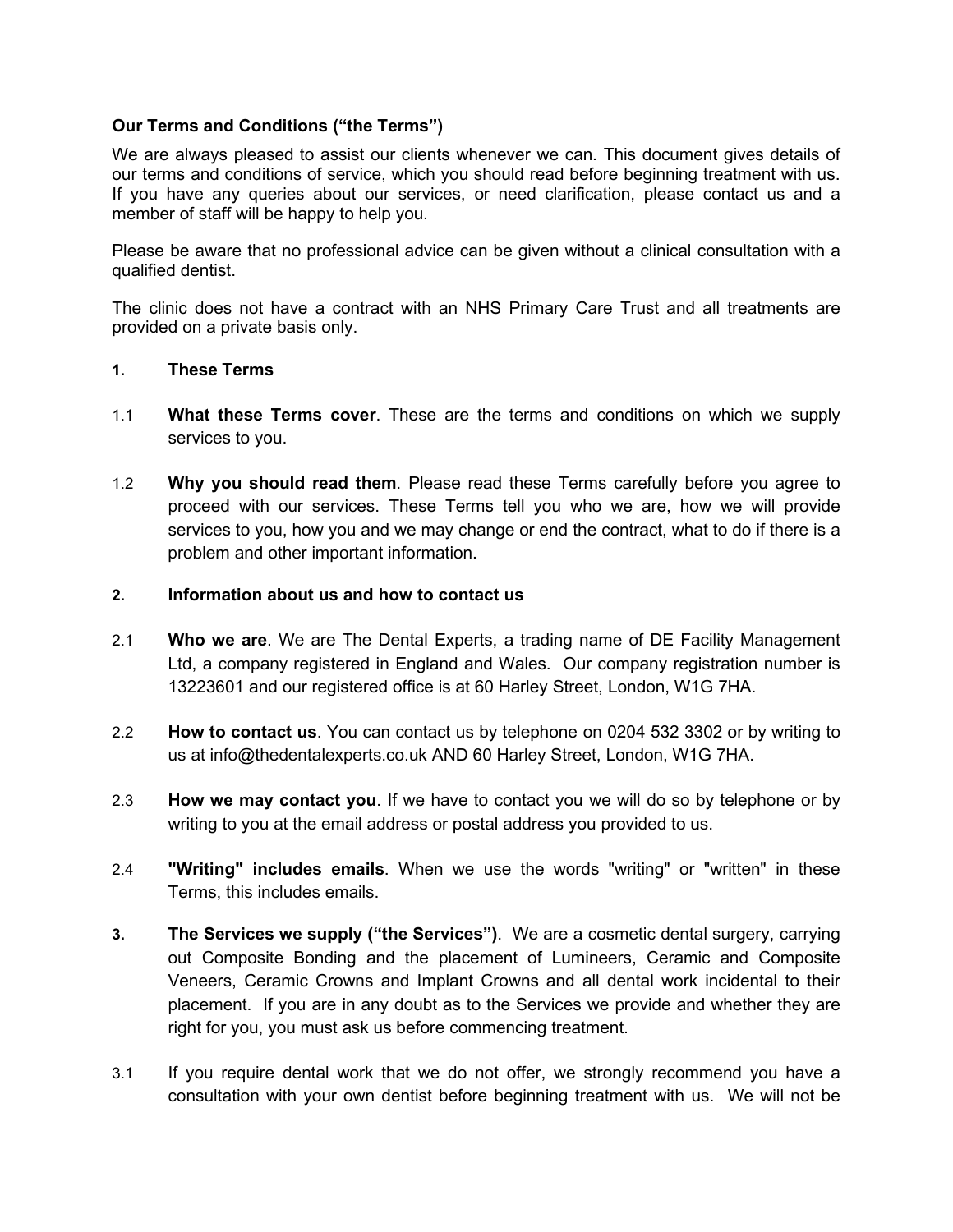liable for your failure to do so, whether impacted by the treatment you have with us or not.

- 3.2 As part of the Services, you will first speak to a treatment coordinator ("the Treatment Coordinator") who will discuss with you your requirements and the most suitable options. They will request you to take pictures of your teeth so as to be able to remotely assess your suitability for the treatment you are looking to have. The Treatment Coordinator will send you a link for you to provide your medical history and details of any medication you take.
- 3.3 Given the Treatment Coordinator is not assessing your suitability for treatment in person, there may be some circumstances in which the treatment you would like cannot be proceeded with because, for example, there are underlying conditions that cannot be identified through the photographs supplied. This is why you must attend a consultation with one of our dentists before proceeding.
- 3.4 All details discussed, as well as medical information you provide will then be passed to our dentists, ready for them to discuss your potential treatment with you.
- 3.5 Before beginning treatment, you must attend for a consultation with one of our dentists. They will confirm the plan and check for any contra-indications that may preclude you from treatment. This will include the consideration of any underlying periodontal (gum) conditions or any other oral disease. The dentist will confirm with you what treatment you are looking to have and will confirm the medical details you have provided. It is vital you provide us with these details accurately as we cannot proceed without them. We will then explain the treatment, its risks and benefits and any necessary aftercare thoroughly.
- 3.6 You must be aware that not all treatments are suitable for all clients and we will not proceed with a particular treatment if we do not believe it appropriate to do so.
- 3.7 We may need to take images and / or x-rays of you and your teeth in order to provide treatment.
- 3.8 A treatment plan ("Treatment Plan") will be agreed with you and we will provide you with printed details of it.
- 3.9 If the Treatment Plan changes due to radiographic or clinical findings, we will inform you and discuss this with you before starting treatment.

## **4. Our contract with you**

4.1 **How we will accept you as a client**.All clients are required to complete, sign and return to us a written consent form before their Treatment Plan can begin ("the Consent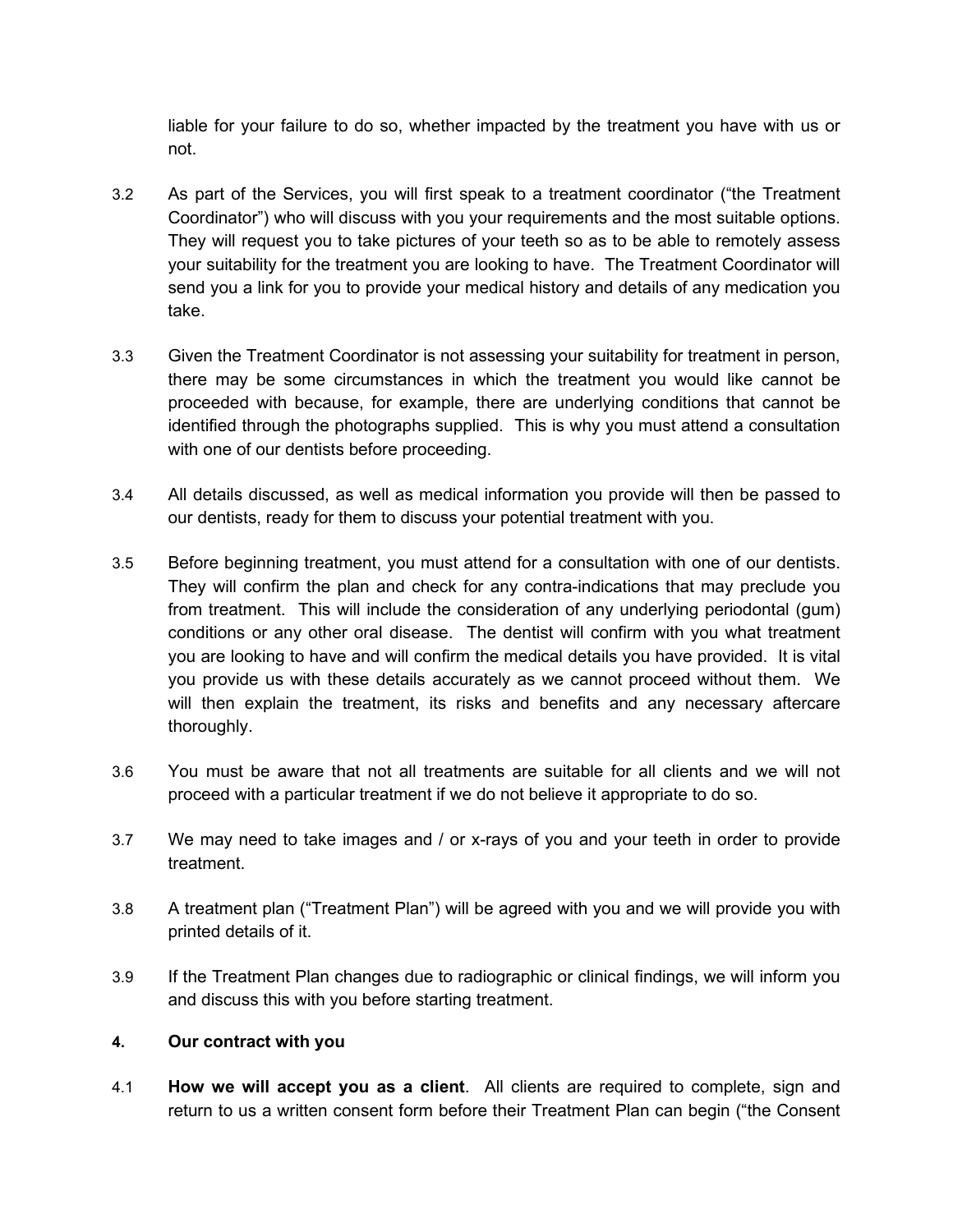Form"). This Consent Form is available for you to sign through our patient portal, details of which will be provided to you by the Treatment Coordinator. You will be provided with your own personal login details. You will also have access to a copy of the risks and benefits relevant to the treatment you have selected, as well as recommended aftercare, as discussed at clause 3.5. At this point a contract will come into existence between you and us.

- 4.2 **If you are under the age of 18.** If you are under the age of 18 at the time of booking both you and your parent / guardian will need to complete the consent form. In this situation, unless you specifically request us not to do so, you consent for us to be able to discuss your proposed treatment with your parent guardian.
- 4.3 **If we cannot accept you as a client**. If we are unable to accept you as a client, we will inform you of this and either will not charge you for the Services or issue a full refund. This might be (although not limited to) because of unexpected limits on our resources which we could not reasonably plan for, because we have identified an error in the price or description of the Services, or following consultation, we are unable to recommend you proceed with the Treatment Plan.

## **5. Your rights to make changes**

- 5.1 If you wish to make a change to the Services we agreed to perform for you please contact us immediately. We will let you know if the change is possible. If it is possible we will let you know about any changes to the price, timing or anything else which would be necessary as a result of your requested change and ask you to confirm whether you wish to go ahead with it.
- 5.2 If it is not possible to make the changes you have requested, or you have changed your mind and have paid for the Services, providing you give us at least 72 hours' notice, we will issue a refund. If you do not provide this notice, no refund will be given.

## <span id="page-2-0"></span>**6. Our rights to make changes**

- 6.1 **Minor changes to the Services**. We may change the Services:
	- (a) to reflect changes in relevant laws and regulatory requirements; or
	- (b) to implement minor technical adjustments and improvements to the way our clients are treated.
- 6.2 **More significant changes to the Services and these Terms**. We may make amendments to either these Terms or the Services at any time. If we do so we will notify you as soon as possible.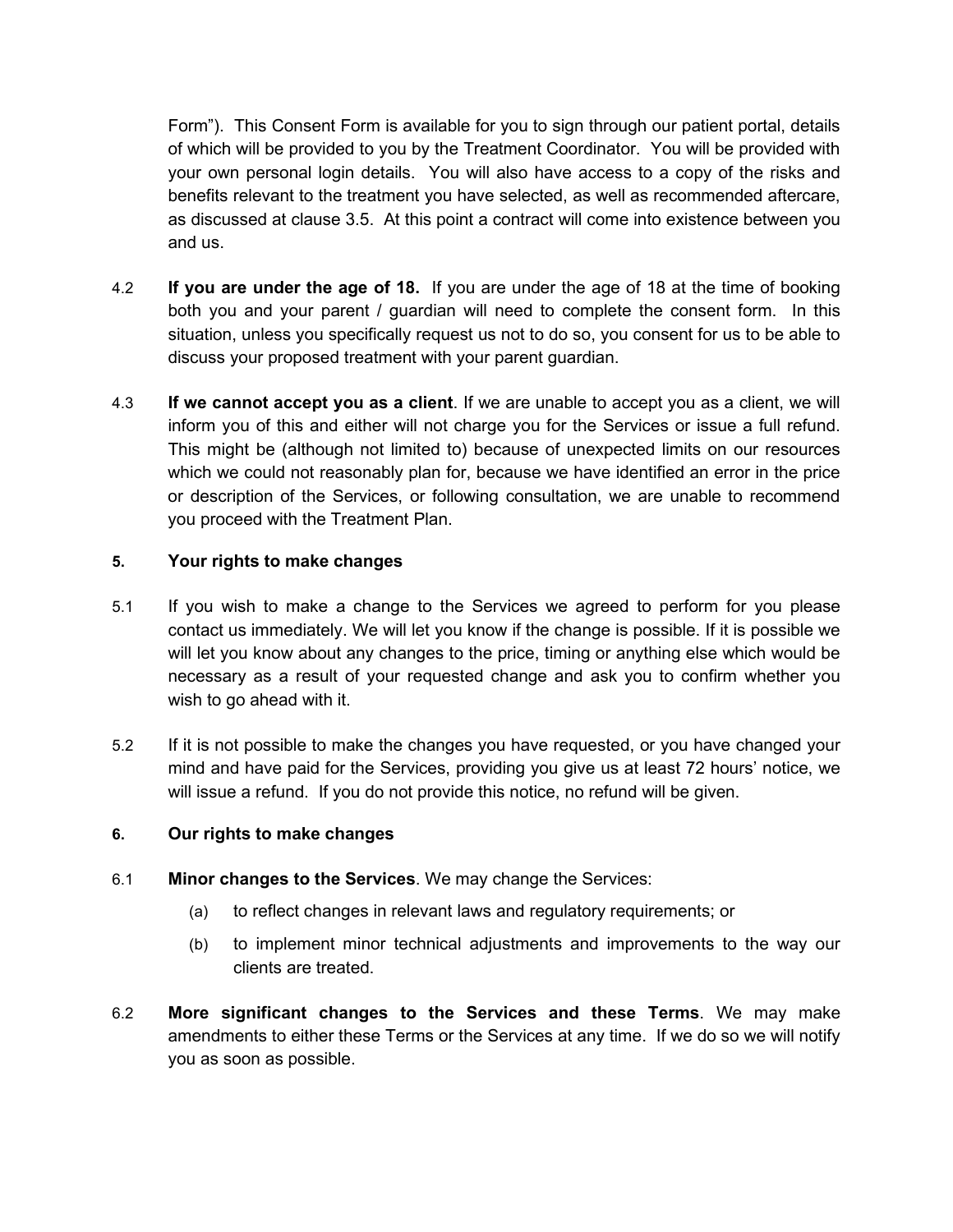# **7. Providing the Services**

- 7.1 **When we will provide the Services**. We will supply the Services to you from the date you sign and return to us the required Consent Form in conjunction with you having made the necessary payments (Clause 13), until we have completed the Services, unless you or we end the Services under Clauses 10 and 11 respectively. Given the number of variables in the Services we provide, including client compliance, it is difficult to predict with certainty how long your treatment will last. Any estimated completion date for the Services is an approximation only.
- 7.2 **We are not responsible for delays outside our control**. If our performance of the Services is affected by an event outside our control, for example if the dentist you were due to see is ill and unable to work, we will contact you as soon as possible to let you know and we will take steps to minimise the effect of the delay. We will not be liable for these delays.
- 7.3 If there is a substantial delay (of three months of more), you may contact us to end the contract and receive a refund for any Services you have paid for but not received.
- 7.4 **What will happen if you do not provide required information to us**. Prior to proceeding with any treatment, we will ask you to provide us with a full medical history and details of any medication you take. Should these change in any way, you must inform us. If you do not provide us with this information, either within a reasonable time of us asking or as soon as you become aware of it, or you have provided us with incomplete or incorrect information, we may either end the contract (see clause 11) or make an additional charge of a reasonable sum to compensate us for any extra work that is required as a result. We will not be responsible for providing the Services late or not providing any part of them if this is caused by you not giving us the information we need within a reasonable time of us asking for it.
- 7.5 We will not be liable for any injury caused to you as a result of your failure to provide these details.
- 7.6 **Reasons we may suspend the Services**. We may have to suspend the Services to:
	- (a) deal with technical problems or make minor technical changes;
	- (b) update the Services to reflect changes in relevant laws and regulatory requirements;
	- (c) make changes to the Services as requested by you or notified by us to you (see clause [5\)](#page-2-0).
- 7.7 **Your rights if we suspend the Services**. We will contact you in advance to tell you we will be suspending the Services, unless the problem is urgent or an emergency. If we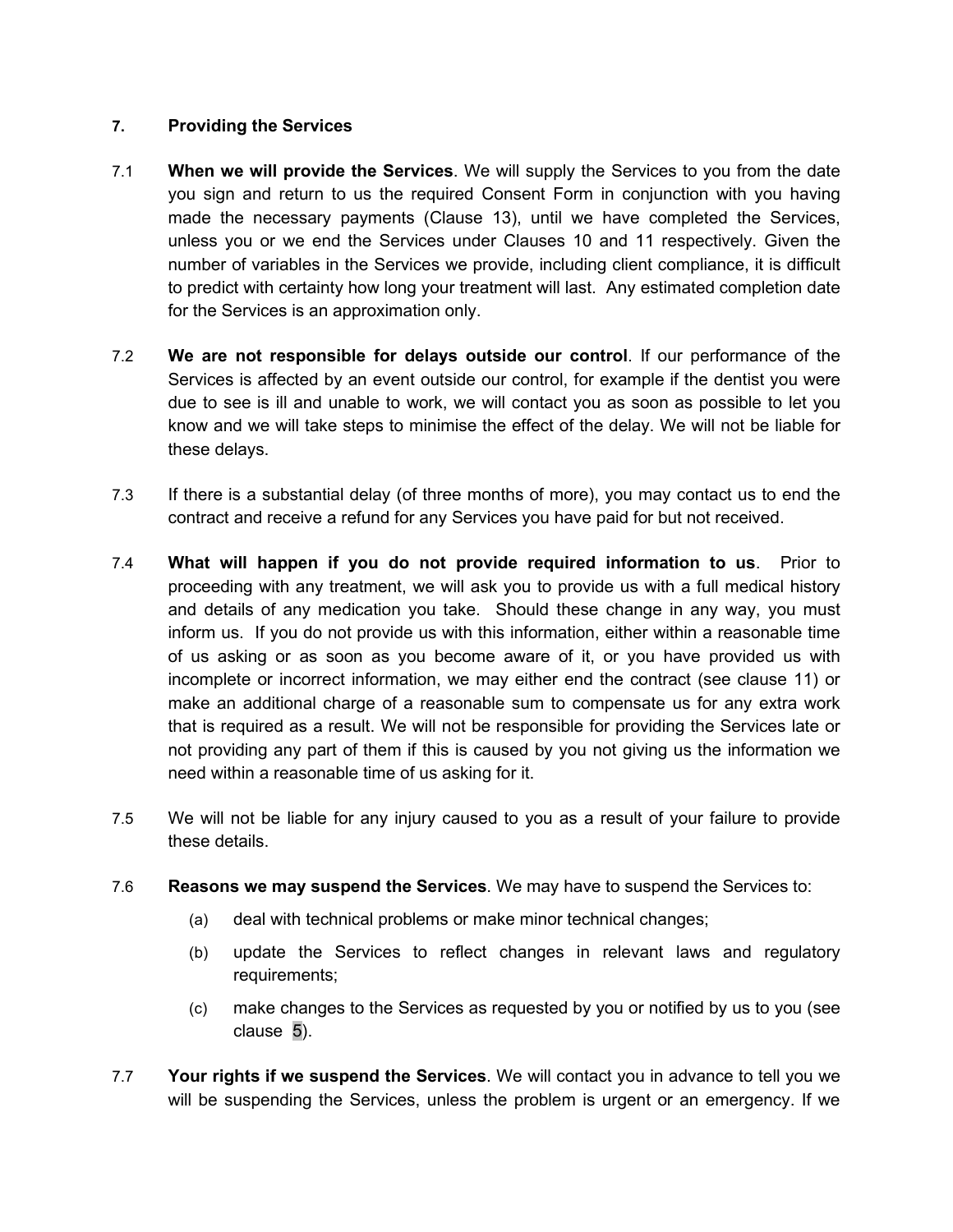have to suspend the Services for longer than three months over the course of your treatment, you may contact us to end the contract and we will refund any sums you have paid in advance for Services not provided to you.

### **8. Late cancellation or missed appointments**

- 8.1 We require at least 72 hours' notice if you wish to move or cancel your appointment.
- 8.2 If you fail to provide the required notice as per clause 8.1 and wish to re-book your appointment, you will need to pay for the treatment again in full.
- 8.3 If you miss your appointment and do not re-book, no refund will be given.
- **9. What happens if you are late for your appointment**. We understand some patients travel long distances to get to the clinic, and in some cases being late for appointments is unavoidable. If you are going to be more than 10 minutes late, please contact us and let us know. Please be aware that whilst we will do the best we can to fit you in if you are late, you may be asked to reschedule your appointment.
- 9.1 You must be aware that, whilst we will do our utmost to reschedule your appointment for you as soon as possible, availability depends on how busy the clinic is. Given we often have a waiting list, it may be weeks or months before we are able to do so.

#### **10. Your rights to end the contract**

- 10.1 **You can always end your treatment before it has been completed.** You may contact us at any time to end the contract for the Services but, unless one of the reasons at clause 10.2 applies, no refund will be issued.
- 10.2 **What happens if you have good reason for ending the contract**. If you are ending the contract for a reason set out at (a) to (d) below the contract will end immediately and we will refund you in full for any Services which have not been provided or have not been properly provided. The relevant reasons are:
	- (a) we have told you about an error in the price or description of the Services you have requested and you do not wish to proceed;
	- (b) there is a risk the Services may be significantly delayed because of events outside our control;
	- (c) we suspend the Services for technical reasons, or notify you we are going to suspend them for technical reasons, in each case for a period of more than three months; or
	- (d) you have a legal right to end the contract because of something we have done wrong.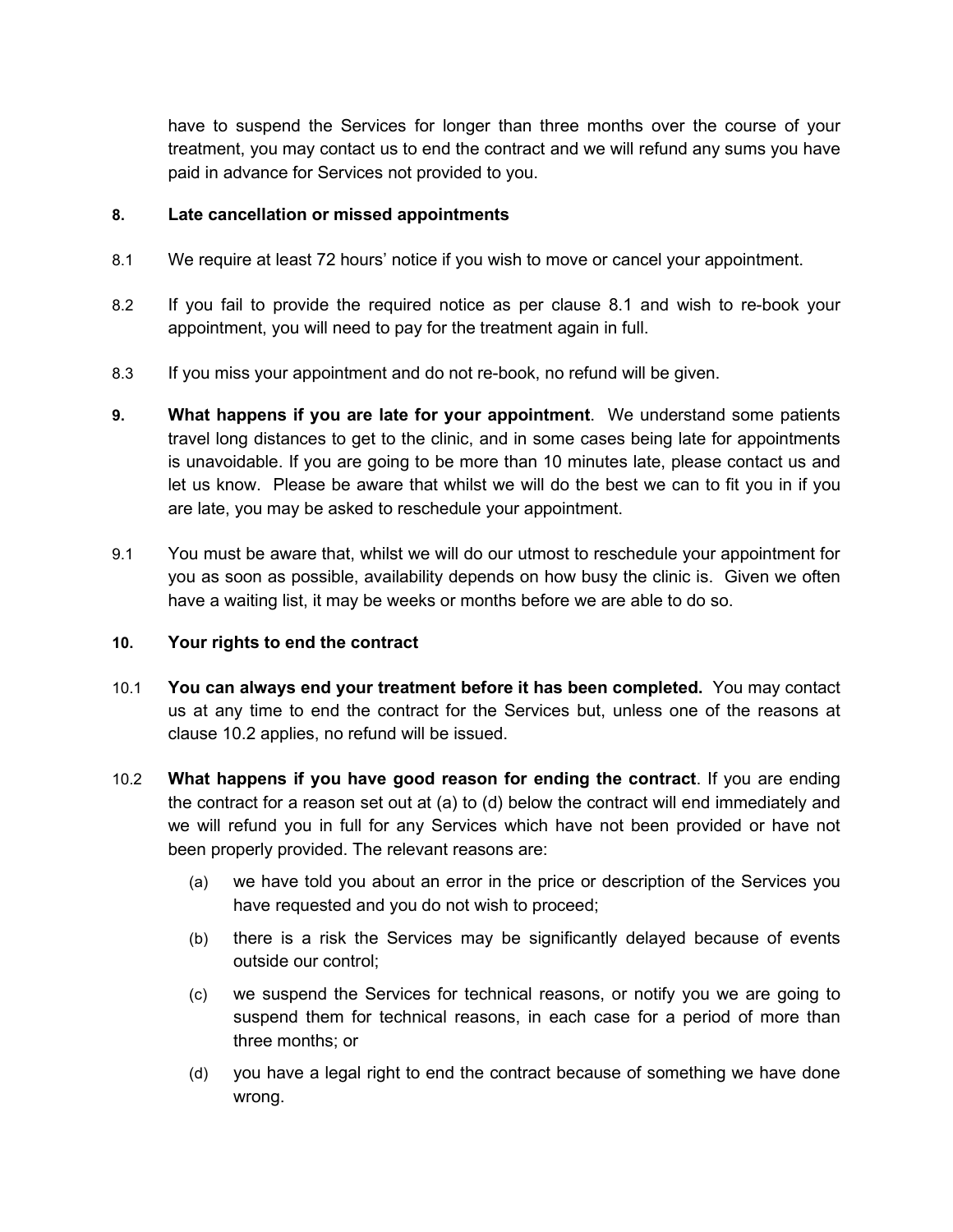10.3 **What happens if you end the contract without a good reason**. If you are not ending the contract for one of the reasons set out in clause 10.2, the contract will end immediately and you will not be refunded.

## **11. Our rights to end the contract**

- 11.1 **We may end the contract if you break it**. We may end the contract at any time by writing to you if:
	- (a) you do not make any payment to us when it is due;
	- (b) you do not, within a reasonable time of us asking for it, provide us with information that is necessary for us to provide the Services, for example, your full medical history;
	- (c) there is an irreparable breakdown in the relationship between you and us as a result, although non-exhaustive, of the following situations:
		- i) you are rude and / or abuse any member of our staff, whether administrative or clinical;
		- ii) you publicly express discontent or lack of faith in our services, whether on social media or any other public forum.
- 11.2 **No refund**. If we end the contract in the situations set out in clause 11.1 you will not be entitled to a refund.
- 11.3 For the avoidance of doubt, once treatment has begun, whether completed or not, and you decide you want it removed, we will do so. However you will not be entitled to a refund.
- 11.4 **We may stop providing the Services**. We may write to you to let you know that we are going to stop providing the Services. We will let you know at least 48 hours' notice in advance of our stopping the Services and will refund any sums you have paid in advance for Services which will not be provided.

## **12. If there is a problem with the Services**

- 12.1 **How to tell us about problems**. We always take complaints about any aspects of our Services very seriously and strive to ensure every client has only the very best experience at all times. Nothing in these Terms affects your legal rights.
- 12.2 If you have any questions or complaints about the Services, please contact us. You can contact us by telephoning us on 0204 532 3302 or by writing to us at info@thedentalexperts.co.uk AND 22 Harley Street, London, W1G 9PL. Alternatively, please speak to us whilst you are at the clinic.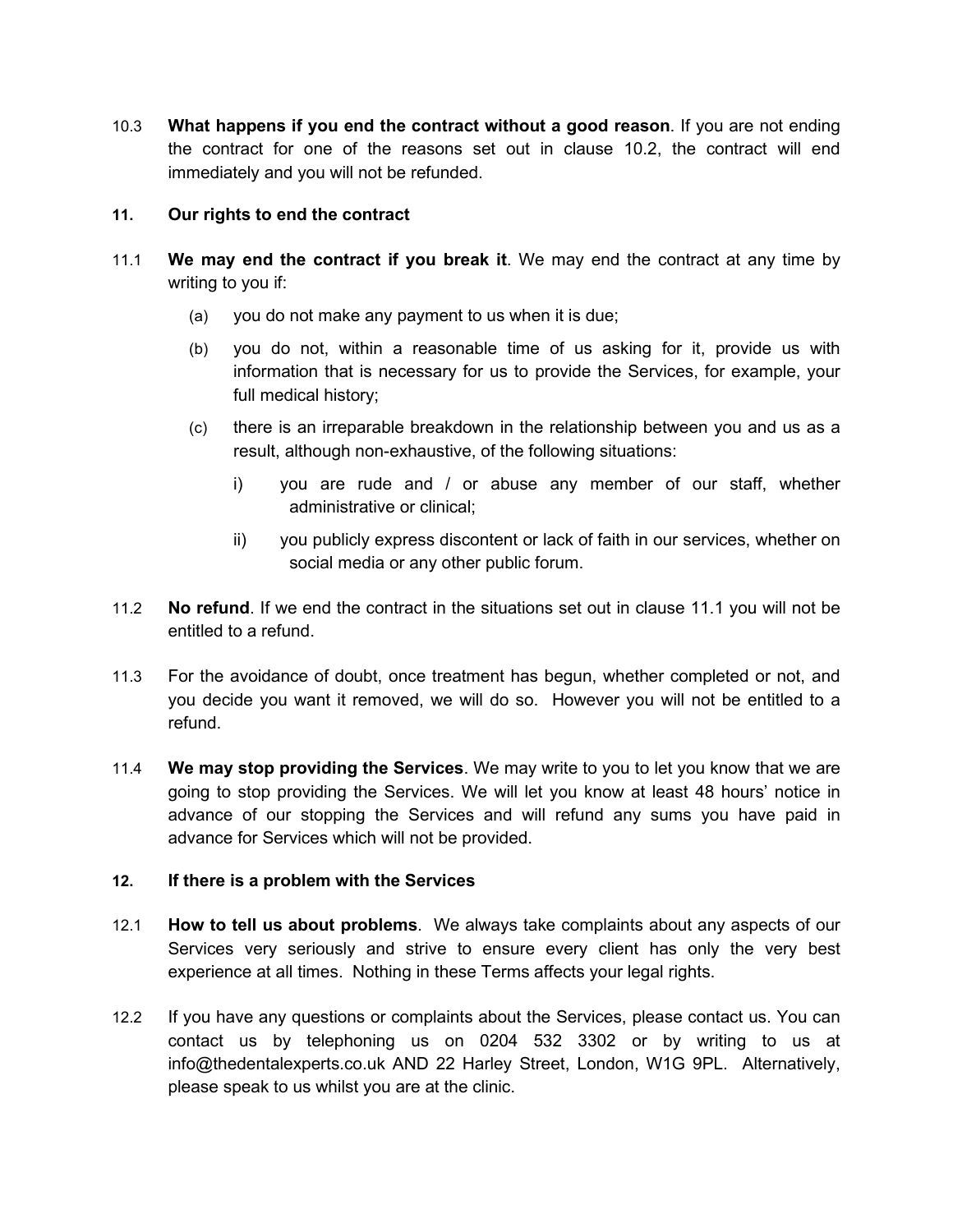- 12.3 Following receipt, every complaint will receive written acknowledgment within 48 hours. We will then strive to resolve your complaint as swiftly as possible and, in any event, within a reasonable period of time (usually within 14 days of acknowledgment). For our full complaints procedure and policy please ask a member of our reception team.
- 12.4 **If you are unsatisfied.** If you are unsatisfied with our internal handling of your complaint, you are free to forward your complaint to the Dental Complaints Service [\(www.dentalcomplaints.org.uk\)](http://www.dentalcomplaints.org.uk/). If still unsatisfied, you may wish to forward your complaint to the [General Dental Council.](http://www.gdc-uk.org/)
- 12.5 **Our guarantee**. We offer the following goodwill guarantee which is in addition to your legal rights and does not affect them.
- 12.6 All Lumineers, Ceramic and Veneers, Crowns and Implant Crowns are guaranteed for a period of five years following placement. This is on the condition that the following have been met:
	- (a) You have fully paid for the treatment and do not owe the practice any money for the treatment received;
	- (b) The Veneers, Lumineers, Crowns & Implant crowns have not been damaged as a result of an accident, trauma or excessive grinding;
	- (c) You have followed all post treatment maintenance recommendations made by our dentists; and
	- (d) You have attended a routine dental examination every 6 months with your regular dentist.
- 12.7 Some treatments, such as Composite Bonding, have a guarantee of one year or less. If this applies to your treatment, you will be informed by us either verbally or in writing, or both, prior to the treatment being carried out.
- 12.8 If the stipulations at clause 12.6 are met, in the unlikely event there is any defect with the Services:
	- (a) if remedying the defect is impossible or cannot be done within a reasonable time, we will refund the price you have paid for the Services proportionate to the defect arising. For example, if you have a number of veneers placed and one breaks, we will refund you for the one veneer.
	- (b) in all other circumstances we will use every effort to repair or fix the defect free of charge, as soon as we reasonably can.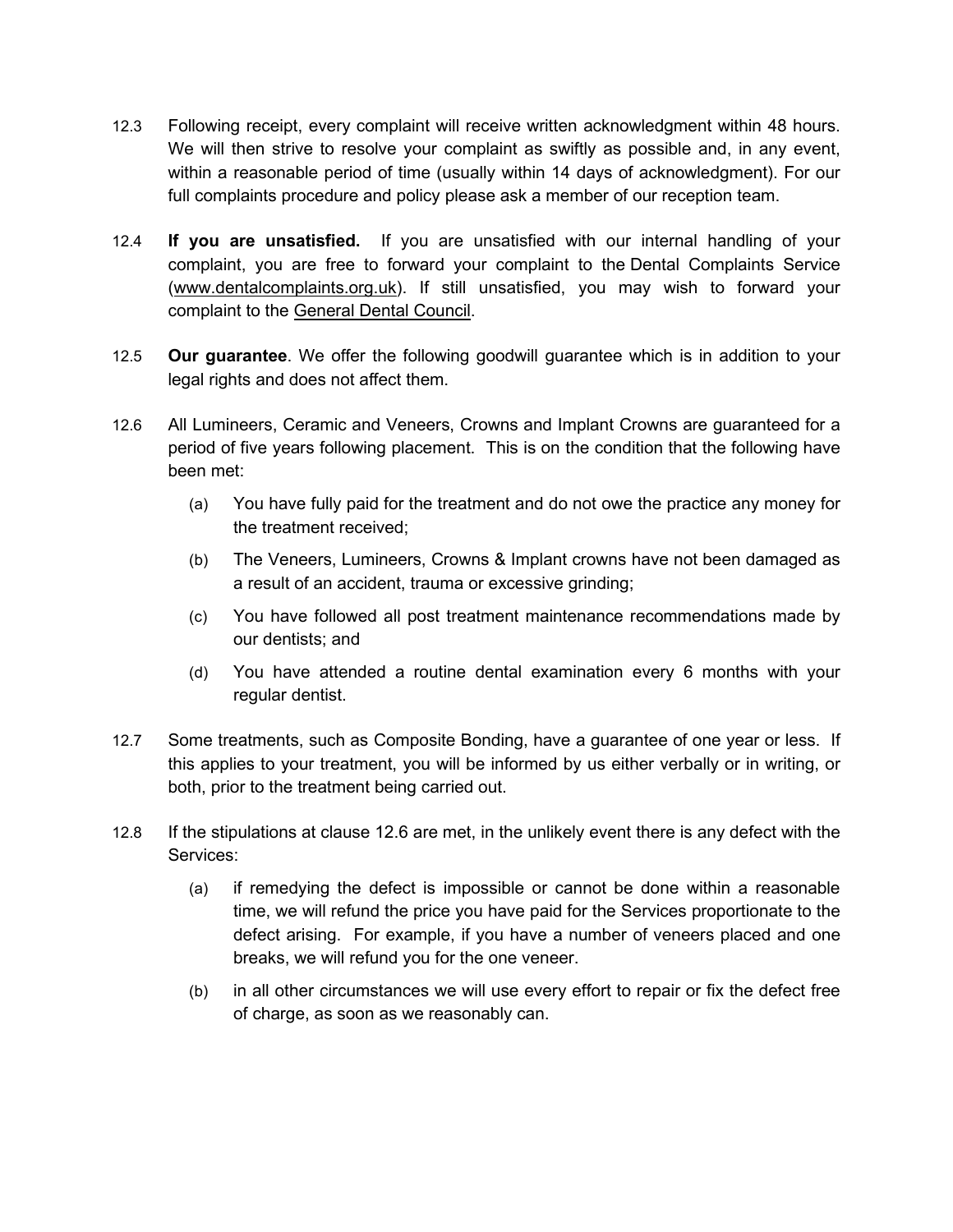### **13. Price and payment**

- 13.1 **Where to find the price for the Services**. The price of the Services will be the price set out at the time you agree to proceed with the Treatment Plan. We take all reasonable care to ensure the prices of Services advised to you are correct. However please see clause 13.3 for what happens if we discover an error in the price of the Services you order.
- 13.2 All the fees applicable to the Services are based on: the materials used, laboratory costs incurred (if applicable), and the clinical time spent. The fees are, however, demonstrated as treatments prescribed on the Treatment Plan, for your information.
- 13.3 **What happens if we got the price wrong**. It is always possible that, despite our best efforts, some of the Services we sell may be incorrectly priced. We will normally check prices before proceeding with your treatment so that, where the Service's correct price at your order date is less than our stated price at your order date, we will charge the lower amount. If the Service's correct price at your order date is higher than the price stated, we will contact you so that additional payment may be obtained. If we accept and process your order where a pricing error is obvious and unmistakeable and could reasonably have been recognised by you as a mispricing, we may end the contract, refund you any sums you have paid and not perform the Services.
- 13.4 **When you must pay and how you must pay**. You must make payment in full in order for the appointment to proceed. We require 50% of the total amount to be paid at the time of booking to secure your appointment. The remaining 50% is then to be paid at least three days before the appointment is to proceed. We accept payment with all major credit and debit cards (other than American Express) and by bank transfer. We do not accept cheques.
- 13.5 You may decide to pay for your treatment on finance ("Finance") through a third-party finance company ("a Finance Company"). If you decide to pay for your Treatment Plan in this way, the Finance Company must have received your signed application and granted your application, with a copy provided to us, before your Treatment Plan can begin.
- 13.6 We are not a Finance Company. If you decide to pay for your treatment with Finance, you will be subject to separate terms and conditions, in addition to these Terms. You should be aware that obtaining Finance in this way is done at your own financial risk. We do not take any responsibility for your decision to do so.
- 13.7 We do not allow clients to pay for treatment with Finance on any treatments under £400, or for emergency dental treatment. An example of emergency dental treatment would be if you are in pain and need urgent treatment or need a broken tooth repaired.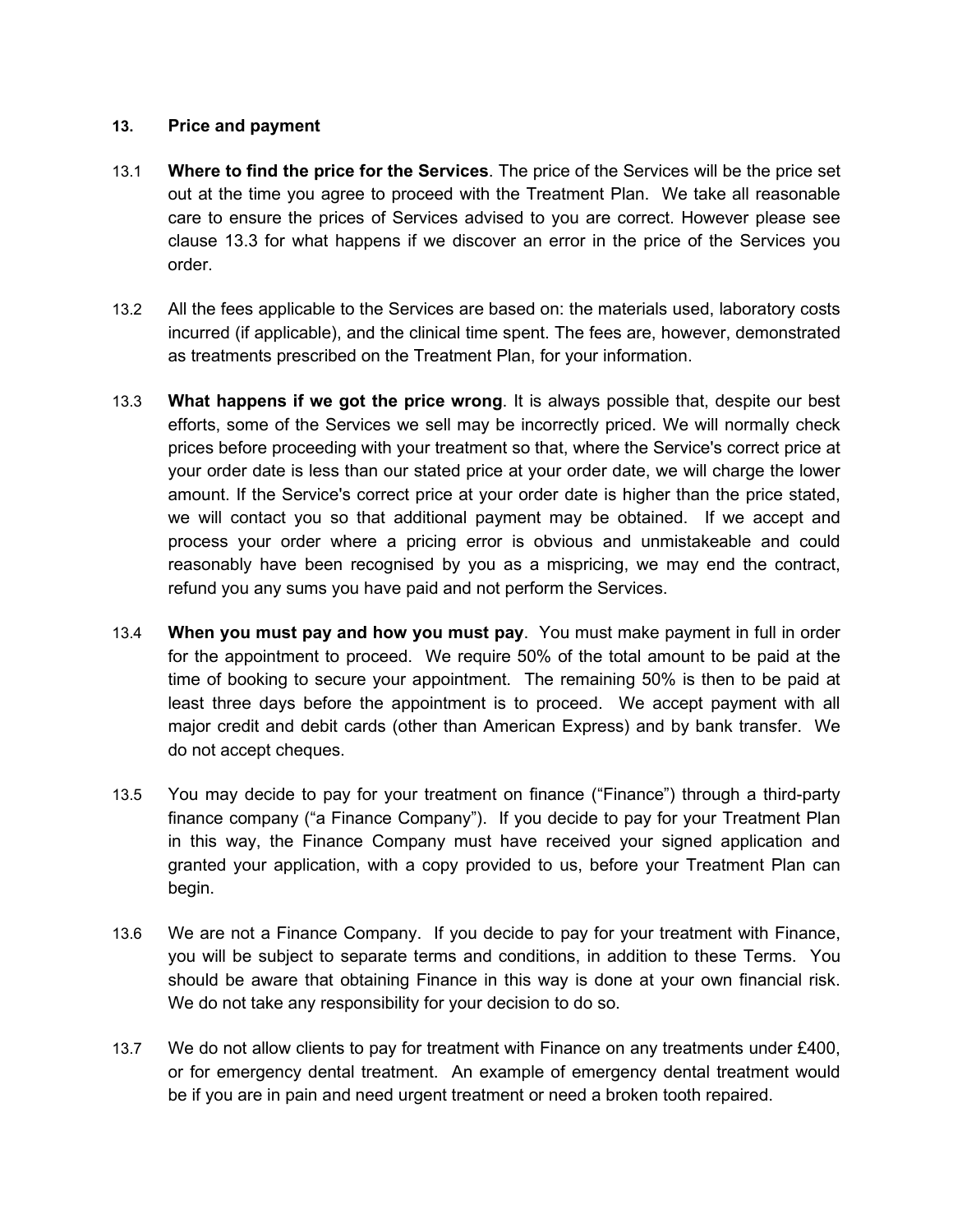# **14. Our responsibility for loss or damage suffered by you**

- 14.1 **We are responsible to you for foreseeable loss and damage caused by us**. If we fail to comply with these Terms, we are responsible for loss or damage you suffer that is foreseeable as a result of our breaking this contract or our failing to use reasonable care and skill. We are not responsible for any loss or damage that is not foreseeable. Loss or damage is foreseeable if either it is obvious that it will happen or if, at the time the contract was made, both we and you knew it might happen.
- 14.2 **We do not exclude or limit in any way our liability to you where it would be unlawful to do so**. This includes liability for death or personal injury caused by our negligence or the negligence of our employees, agents or subcontractors; for fraud or fraudulent misrepresentation; for breach of your legal rights in relation to the Services.
- 14.3 **We are not liable for business losses**. We only supply the Services for domestic and private use. If you use the Services for any commercial, business or re-sale purpose we will have no liability to you for any loss of profit, loss of business, business interruption, or loss of business opportunity.

## **15. How we may use your personal information**

- 15.1 **How we will use your personal information**. We will use the personal information you provide to us to contact you either by telephone, email and / or letter to:
	- (a) provide the Services, including keeping you up to date on your treatment and your appointments;
	- (b) process your payment for such Services;
	- (c) inform you about important changes to the clinic and special offers we think might interest you. If you would like to stop receiving these communications at any time, please tell us.

# 15.2 **We will only give your personal information to third parties where the law either requires or allows us to do so**.

15.3 **We may use images and x-rays of your smile and teeth**. We may, for marketing and educational purposes, use images and x-rays of your teeth. Your identity will never be disclosed, unless you have provided specific authority for us to do so. If you DO NOT wish for us to use your images and x-rays in this way, please let us know.

## **16. Other important terms**

16.1 **We may transfer this agreement to someone else**. We may transfer our rights and obligations under these Terms to another organisation, for example to carry on your